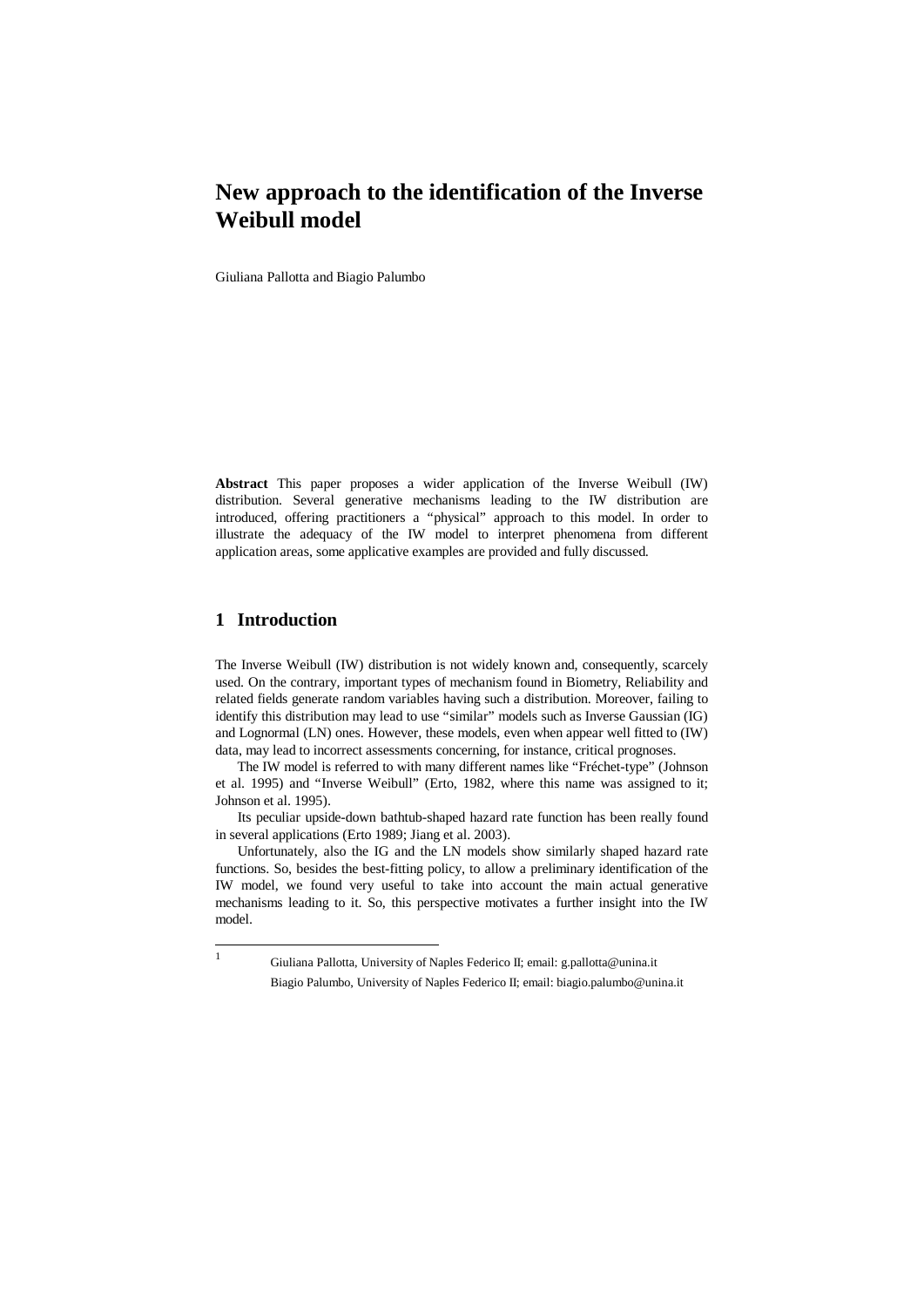The basic statistical functions of the IW model and their specific properties have been illustrated in Erto (1989). Four generative mechanisms leading to the IW model are reported in Section 2, each one with a related illustrative example. The first three listed mechanisms are introduced and discussed thoroughly in Erto (1989). The last one mechanism is derived from literature. At last, conclusions are given in Section 3.

# **2 Generative mechanisms with illustrative examples**

In order to practically identify the IW distribution as the main candidate to interpret specific phenomena, the knowledge of the generative mechanisms, leading to it, is helpful in a preliminary model selection phase. We found the following principal ones: "Deterioration", "Stress-Strength", "Shocks" and "Extreme maximum value" mechanisms. Four real datasets have been considered and are reported in Table 1. For each dataset the adequacy of the IW model has been examined by identifying the specific generative mechanism. In addition, for each dataset, the adequacy is graphically examined in terms of the data scattering around the straight line fitted using the Least Square estimates proposed in Erto (1989). The related correlation coefficients  $\rho$  are reported in the last column of Table 1. As expected, also other "similar" models show a significant goodness-of-fit to the above datasets, as shown in Table 2 reporting the Kolmogorov-Smirnov test results. We also derived a novel test based on the Ratio of Maximized Likelihoods (RML) (see Dumonceaux and Antle 1973), starting from that the log-transformation of the IW and the LN distributions into the Type 1 extreme value distribution for maxima and the Normal distribution, respectively. For each dataset the value of the test statistic and the *p*-value are reported in Table 3. As we can see, we could not reject the IW model in favour of the LN one in all the four examples. However, we point out that the power of the RML test, evaluated via Monte Carlo simulation, is not always satisfactory, mostly for small sample sizes.

So the choice of the best model is questionable and the approach via the generative mechanism can be useful to explicit the knowledge of the involved scientific field and it results effective to preliminarily select the IW model as the main candidate to be used for interpretative purposes.

The "Deterioration" mechanism has been illustrated in Erto (1989). This mechanism is found in degenerative phenomena when the deterioration deep reaches a fixed threshold. The related dataset consists of 46 maintenance data on active repair times (in hours) for an airborne communication transceiver. The data were used in Chhikara and Folks (1989). Repair times can be described via the distribution of the (first-passage) time that a Brownian motion with positive drift takes to reach a fixed positive threshold (see, e.g., Sherif and Smith 1980). We can argue that the stress of the repair action (in terms of the maintenance "force" to lead to system repair) is a Weibull random variable. On the other hand, the system resists against the repair "force" via a practically constant strength which is an upper threshold.

The "Stress-Strength" mechanism has been illustrated in Erto (1989). This mechanism can be found in patients with a decreasing vital strength (e.g., because they are subjected to intensive and prolonged chemotherapeutic treatments) and subject to a relapse having a random virulence. The related dataset consists of survival times (in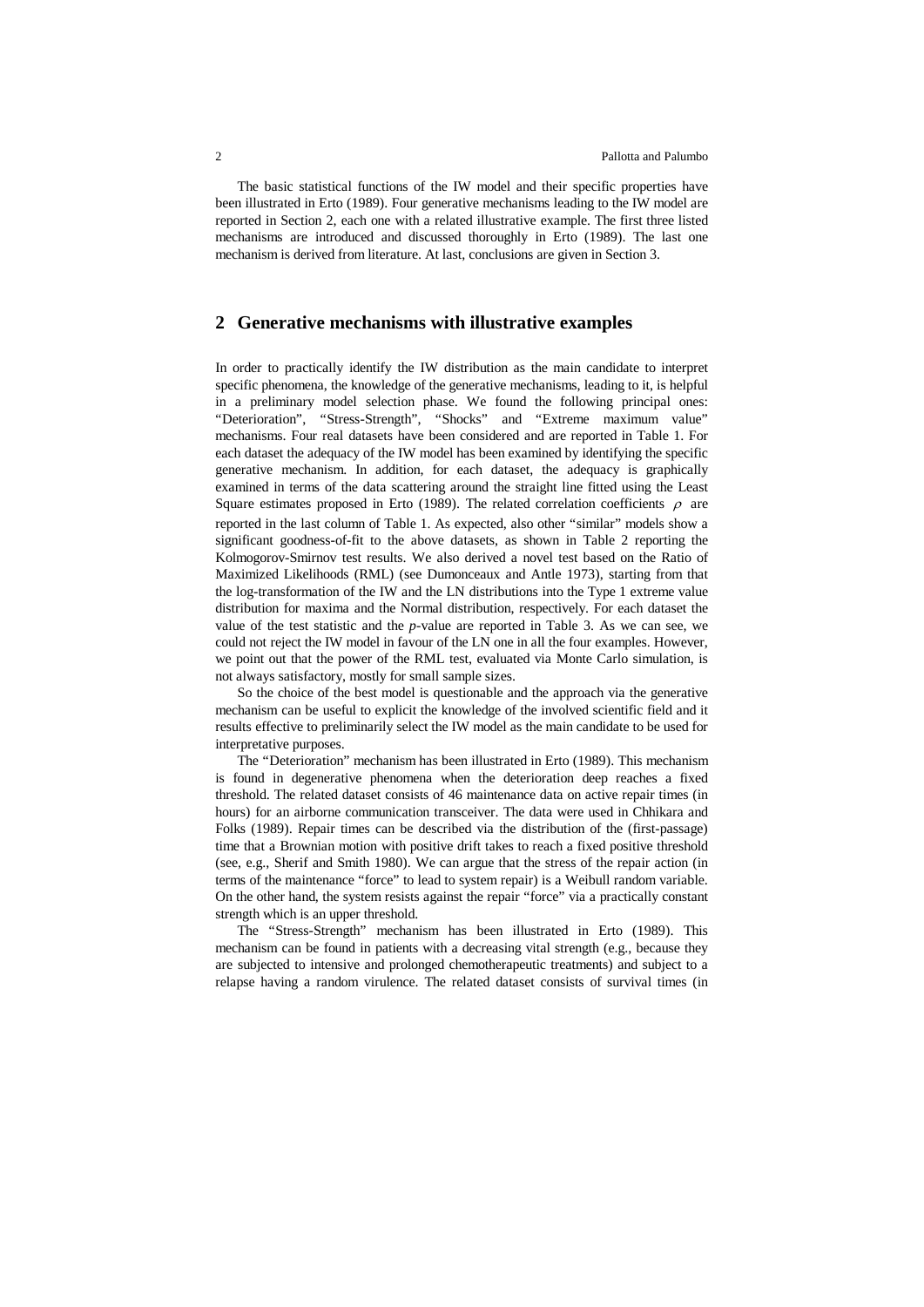New Approach to the Identification of the Inverse Weibull model 3

days) of 11 male patients affected by squamous carcinoma in the oropharynx and subjected to radiation therapy alone (Ebrahimi 1993). More specifically, patients show a physical weakening over time (as a consequence of the considerable toxic effects of the radiation treatment). Therefore, they exhibit a decreasing vital strength and the corresponding aggressiveness of the carcinoma results to be random but time independent.

The "Shocks" mechanism has been illustrated in Erto (1989). This mechanism is found in Biometry when the immune system works randomly against antigens or transient defects, and its effectiveness decreases quickly as the incubation time increases (see Le Cam and Neyman 1982, p. 15). The related dataset consists of survival times (in seconds) of 20 insects exposed to a new insecticide (Lee 1992). In this case we can argue that the effectiveness of the immune response decreases very slowly over time. Moreover, the lack of memory of the immune system of insects, discussed in Vilmos and Kurucz (1998), allows modeling their defensive attempts, against the toxic substance, by means of the Poisson distribution. Thus a "shocks" mechanism follows.

The "Extreme maximum value" mechanism is related to the maximum value of a critical non-negative variable (Johnson et al. 1995). The related dataset consists of 25 precipitation data (in inches) from Jug Bridge, Maryland (Folks and Chhikara 1978). The "Extreme maximum value" mechanism can provide a reasonable comprehension of the phenomenon. This conforms to a general statistical modelling of precipitation data that appeared recently in Vovoras and Tsokos (2009). They argue that, among the three extreme value distributions, the Fréchet is the most adequate for rainfall data since it is a heavy tailed distribution.

# **3 Concluding remarks**

In this paper some generative mechanisms leading to the IW distribution are introduced. These mechanisms, on the basis of the knowledge of the "physics", enable one to preliminarily choose the IW model as the main candidate to interpret the involved phenomenon, such as a disease, rather than exclusively on the basis of a routine goodness-of-fit analysis of field data. The proposed strategy makes more reliable the IW model identification compared to other "similar" models such as the IG and the LN ones.

**Table 1:** Datasets used in the illustrative examples and the correlation coefficients  $\rho$ 

|     | <b>Dataset</b> | <b>Size</b> | Data                                                       |      |
|-----|----------------|-------------|------------------------------------------------------------|------|
| (a) | Repair times   |             | $n = 46$ 0.2 0.3 0.5 0.5 0.5 0.5 0.6 0.6 0.7 0.7 0.7 0.8   | 0.98 |
|     |                |             | 0.8 1.0 1.0 1.0 1.0 1.1 1.3 1.5 1.5 1.5 1.5 2.0            |      |
|     |                |             | 2.0 2.2 2.5 2.7 3.0 3.3 3.3 3.7 4.0 4.0 4.5 4.7            |      |
|     |                |             | 5.0 5.4 5.4 7.0 7.5 8.8 9.0 10.3 22.0 24.5                 |      |
| (b) | Carcinoma      | $n=11$      | 167 238 296 324 351 372 374 404 541 560 943                | 0.98 |
| (c) | <b>Insects</b> |             | $n = 20$ 3 5 6 7 8 9 10 10 12 15 15 18 19 20 22 25         | 0.97 |
|     |                |             | 28 30 40 60                                                |      |
| (d) | Precipitation  |             | $n = 25$ 1.01 1.11 1.13 1.15 1.16 1.17 1.17 1.20 1.52 1.54 | 0.96 |
|     |                |             | 1.54 1.57 1.64 1.73 1.79 2.09 2.09 2.57 2.75               |      |
|     |                |             | 2.93 3.19 3.54 3.57 5.11 5.62                              |      |